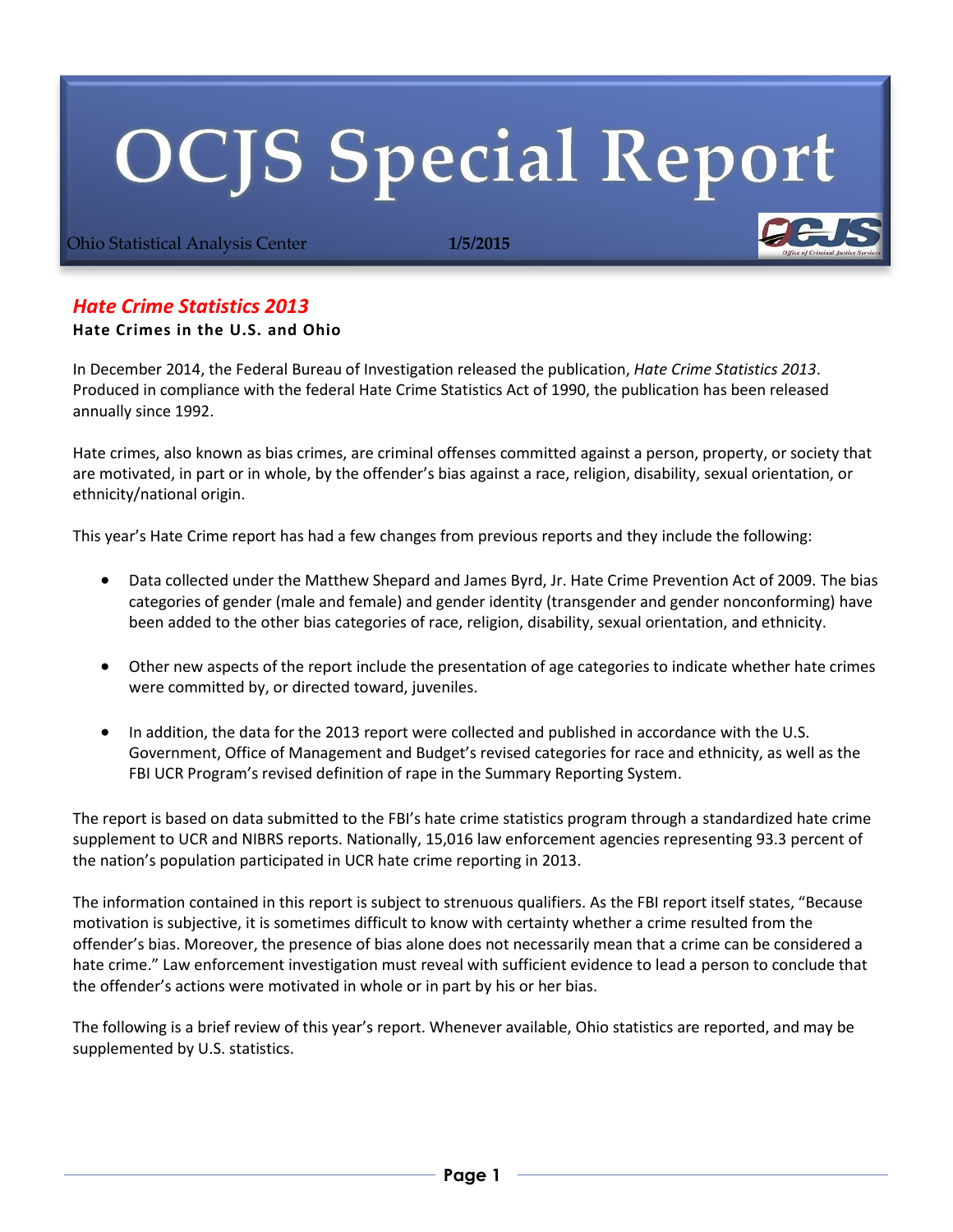### **Nationwide hate crime reporting**

- Nationwide, 1,826 law enforcement agencies reported 5,928 hate crime incidents involving 6,933 offenses. Most single-bias incidents, 49 percent, involved racial bias. The remaining incidents involved sexual orientation (21 percent), religion (17 percent), ethnicity (11 percent), and disability (1 percent). Less than one percent were motivated by gender-identity and gender bias.
- Nationwide data on the specific types of racial bias offenses show that 66 percent of such offenses were anti-Black and 21 percent were anti-White. Fifty-three percent of ethnic bias offenses were anti-Hispanic.
- Nationwide data on the 1,163 religious bias offenses in 2013 show that 59 percent were anti-Jewish and 14 percent were anti-Islamic.
- Nationwide, 20 percent of hate crime offenses involved sexual orientation. Of those offenses, 61 percent were Anti-gay (male) bias, 23 percent were Anti-lesbian, gay, bisexual or transgender (Mixed Group) bias, 13 percent were Anti-lesbian bias, and both anti-bisexual bias and anti-heterosexual bias offenses represented two percent each. Eighty-three percent of gender bias offenses were anti-female.

| <b>Bias Motivation</b>                                    | <b>Incidents</b> | <b>Offenses</b> | <b>Victims</b> |
|-----------------------------------------------------------|------------------|-----------------|----------------|
| <b>Total</b>                                              | 5,928            | 6,933           | 7,242          |
| <b>Single-Bias Incidents:</b>                             | 5,922            | 6,921           | 7,230          |
| Race:                                                     | 2,871            | 3,407           | 3,563          |
| Anti-White                                                | 653              | 728             | 754            |
| Anti-Black                                                | 1,856            | 2,263           | 2,371          |
| Anti-American Indian/Alaskan Native                       | 129              | 146             | 159            |
| Anti-Asian/Pacific Islander                               | 138              | 161             | 167            |
| Anti-Multiple Races, Group                                | 95               | 109             | 112            |
| <b>Religion:</b>                                          | 1,031            | 1,163           | 1,223          |
| Anti-Jewish                                               | 625              | 689             | 737            |
| Anti-Catholic                                             | 70               | 74              | 75             |
| Anti-Protestant                                           | 35               | 42              | 47             |
| Anti-Islamic                                              | 135              | 165             | 167            |
| Anti-Other Religion                                       | 117              | 135             | 137            |
| Anti-Multiple Religions, Group                            | 42               | 51              | 53             |
| Anti-Atheism/Agnosticism/etc.                             | $\overline{7}$   | 7               | $\overline{7}$ |
| <b>Sexual Orientation:</b>                                | 1,233            | 1,402           | 1,461          |
| Anti-Gay (Male)                                           | 750              | 849             | 890            |
| Anti-Lesbian                                              | 160              | 185             | 191            |
| Anti-Lesbian, Gay, Bisexual, or Transgender (Mixed Group) | 277              | 317             | 329            |
| Anti-Heterosexual                                         | 21               | 24              | 24             |
| Anti-Bisexual                                             | 25               | 27              | 27             |
| <b>Ethnicity/National Origin:</b>                         | 655              | 794             | 821            |

# **2013 Nationwide Bias Motivation Hate Crime**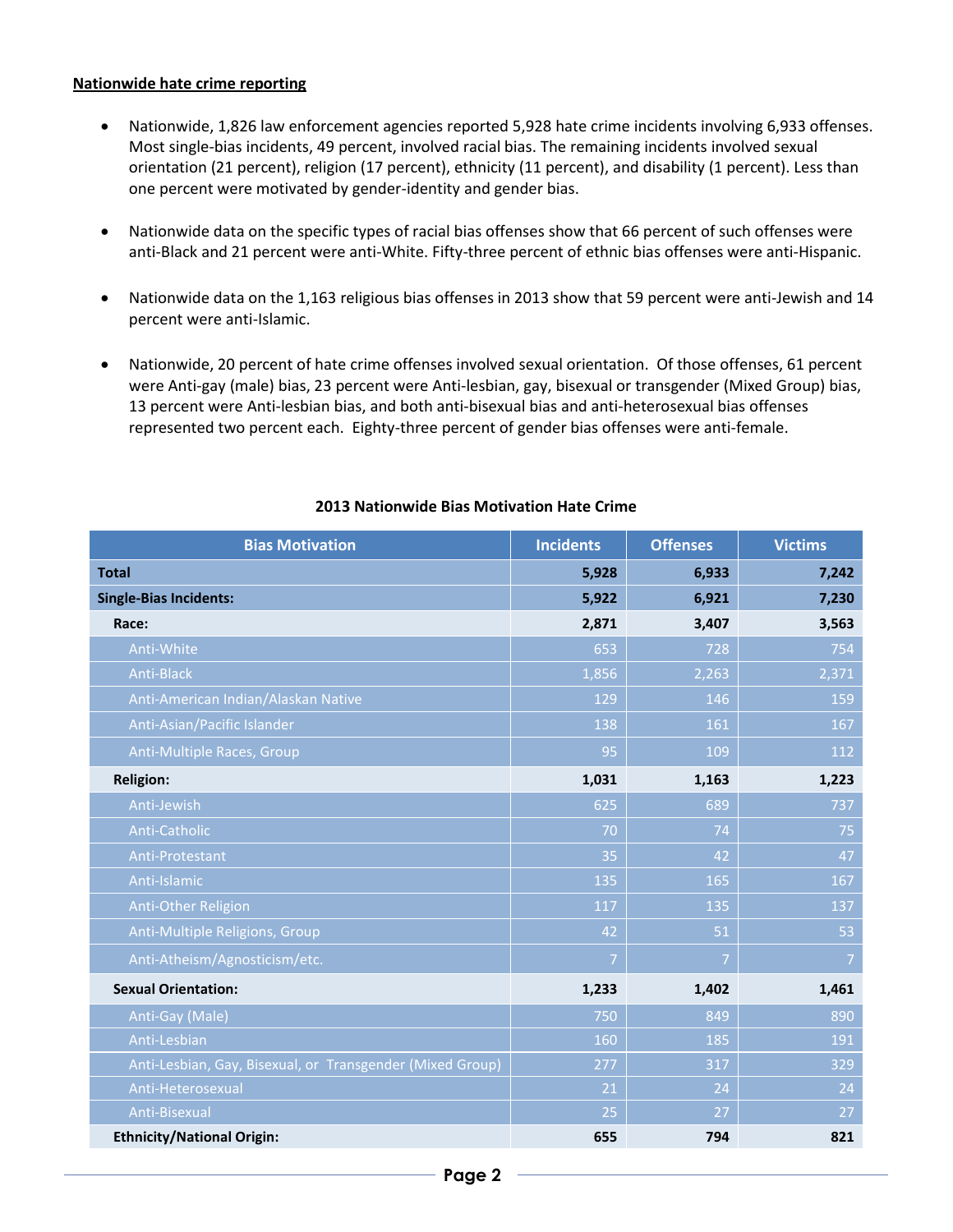| Anti-Hispanic or Latino         | 331 | 418 | 432 |
|---------------------------------|-----|-----|-----|
| Anti-Not Hispanic or Latino     | 324 | 376 | 389 |
| Disability:                     | 83  | 92  | 99  |
| Anti-Physical                   | 22  | 23  | 24  |
| Anti-Mental                     | 61  | 69  | 75  |
| Gender:                         | 18  | 30  | 30  |
| Anti-Male                       | Ι5. | 5   | 5   |
| Anti-Female                     | 13  | 25  | 25  |
| <b>Gender Identity:</b>         | 31  | 33  | 33  |
| Anti-Transgender                | 23  | 25  | 25  |
| Anti-Gender Non-Conforming      | 8   | 8   | 8   |
| <b>Multiple-Bias Incidents:</b> | 6   | 12  | 12  |

• Nationwide, 64 percent of all hate crime offenses<sup>1</sup> were crimes against persons. The majority of these offenses involved intimidation (43 percent), simple assault (39 percent) and aggravated assault (17 percent). There were 5 homicides as a result of a hate bias. Of the 35 percent of hate crimes committed against property, the overwhelming majority, 74 percent, involved destruction, damage, or vandalism.

| <b>Offense type</b>                    | <b>Incidents</b> | <b>Offenses</b> | <b>Victims</b> |
|----------------------------------------|------------------|-----------------|----------------|
| <b>Total</b>                           | 5,928            | 6,933           | 7,242          |
| <b>Crimes against persons:</b>         | 3,607            | 4,430           | 4,430          |
| Murder and nonnegligent manslaughter   | 5                | 5               | 5              |
| Rape (legacy definition)               | 6                | $6\phantom{a}$  | 6              |
| Rape <sup>2</sup> (revised definition) | 15               | 15              | 15             |
| Aggravated assault                     | 588              | 734             | 734            |
| Simple assault                         | 1,441            | 1,720           | 1,720          |
| Intimidation                           | 1,528            | 1,925           | 1,925          |
| Other                                  | 24               | 25              | 25             |
| <b>Crimes against property:</b>        | 2,424            | 2,424           | 2,733          |
| Robbery                                | 126              | 126             | 145            |
| <b>Burglary</b>                        | 174              | 174             | 202            |
| Larceny-theft                          | 225              | 225             | 246            |
| Motor vehicle theft                    | 20               | 20              | 21             |
| Arson                                  | 36               | 36              | 40             |
| Destruction/damage/vandalism           | 1,783            | 1,783           | 2,011          |
| Other                                  | 60               | 60              | 68             |
| <b>Crimes against society:</b>         | 79               | 79              | 79             |

### **2013 Nationwide Hate Crime Offenses**

-

 $1$  A single incident can consist of one or more offenses.

 $^{22}$  Rape is now defined as the penetration, no matter how slight, of the vagina or anus with any body part or object, or oral penetration by a sex organ of another person**,** without the consent of the victim. The revised definition expands rape to include both male and female victims and offenders, and reflects the various forms of sexual penetration understood to be rape, especially non-consenting acts of sodomy, and sexual assaults with objects.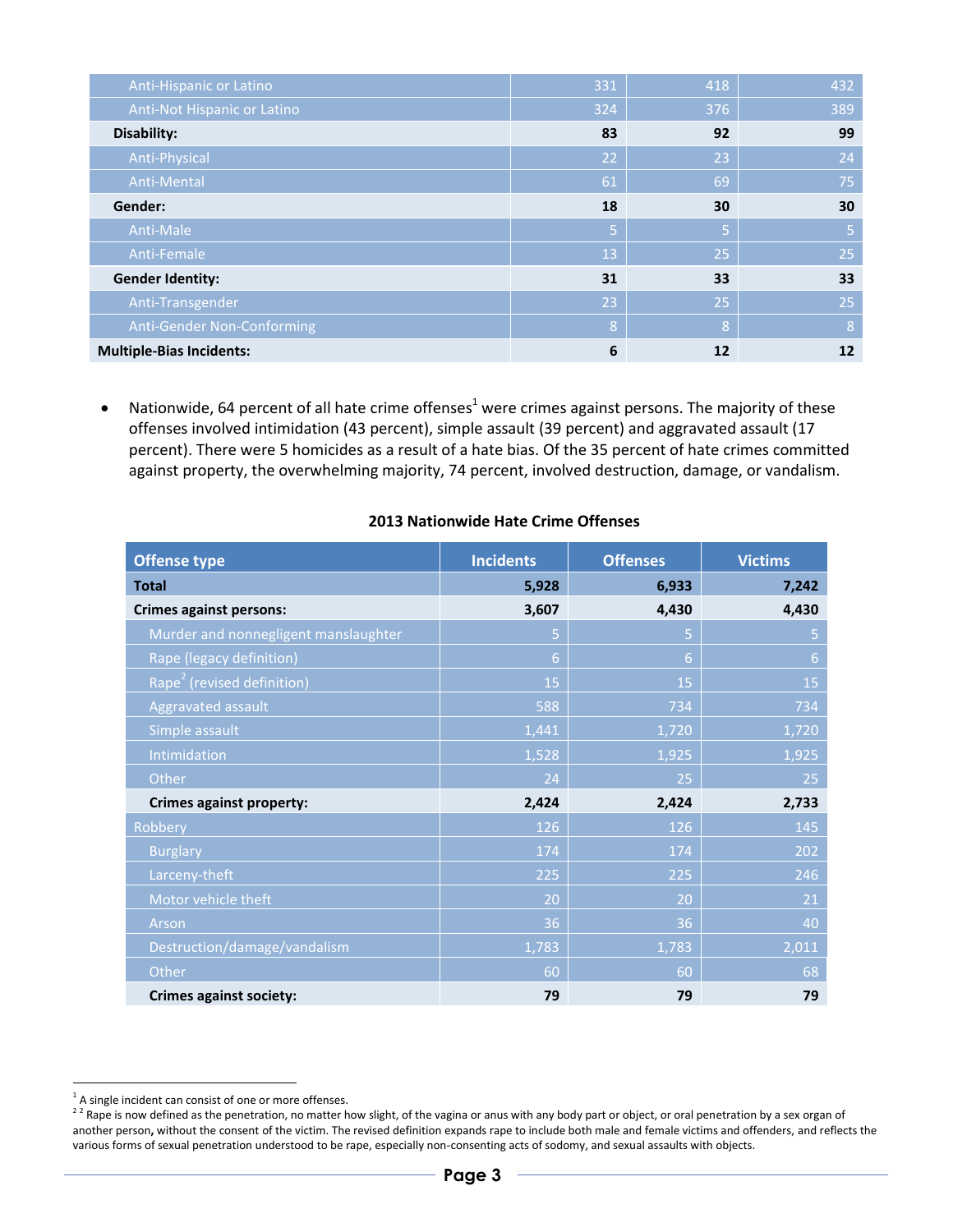# **Ohio hate crime reporting**

- The Ohio hate crime rate of 3.6 incidents per 100,000 population is higher than the national average of 2.0 incidents per 100,000 population.
- In Ohio, 644 law enforcement agencies submitted the hate crime supplement in 2013.
	- o Of the 644 Ohio law enforcement agencies who submitted the hate crime supplement in 2013, 111 agencies reported a total of 370 hate crime incidents, and 533 agencies reported zero hate crime incidents.
- The number of agencies reporting hate crime statistics has remained relatively stable since 2009, but increased by eight percent in 2013.
- In Ohio, 61 percent of bias incidents were related to race, 16 percent were related to sexual orientation, 5 percent were related to religion, 11 percent were related to ethnicity, and 6 percent was related to disability. No incidents of bias based on gender or gender identity were reported.

| <b>Number of Incidents per bias Motivation</b> |      |                 |                           |                  |                   |              |
|------------------------------------------------|------|-----------------|---------------------------|------------------|-------------------|--------------|
|                                                | Race | <b>Religion</b> | <b>Sexual Orientation</b> | <b>Ethnicity</b> | <b>Disability</b> | <b>Total</b> |
| <b>Ohio</b>                                    | 226  | 17              | 61                        | 42               | 24                | 370          |

## **2013 Incidents per Bias Motivation Hate Crime**